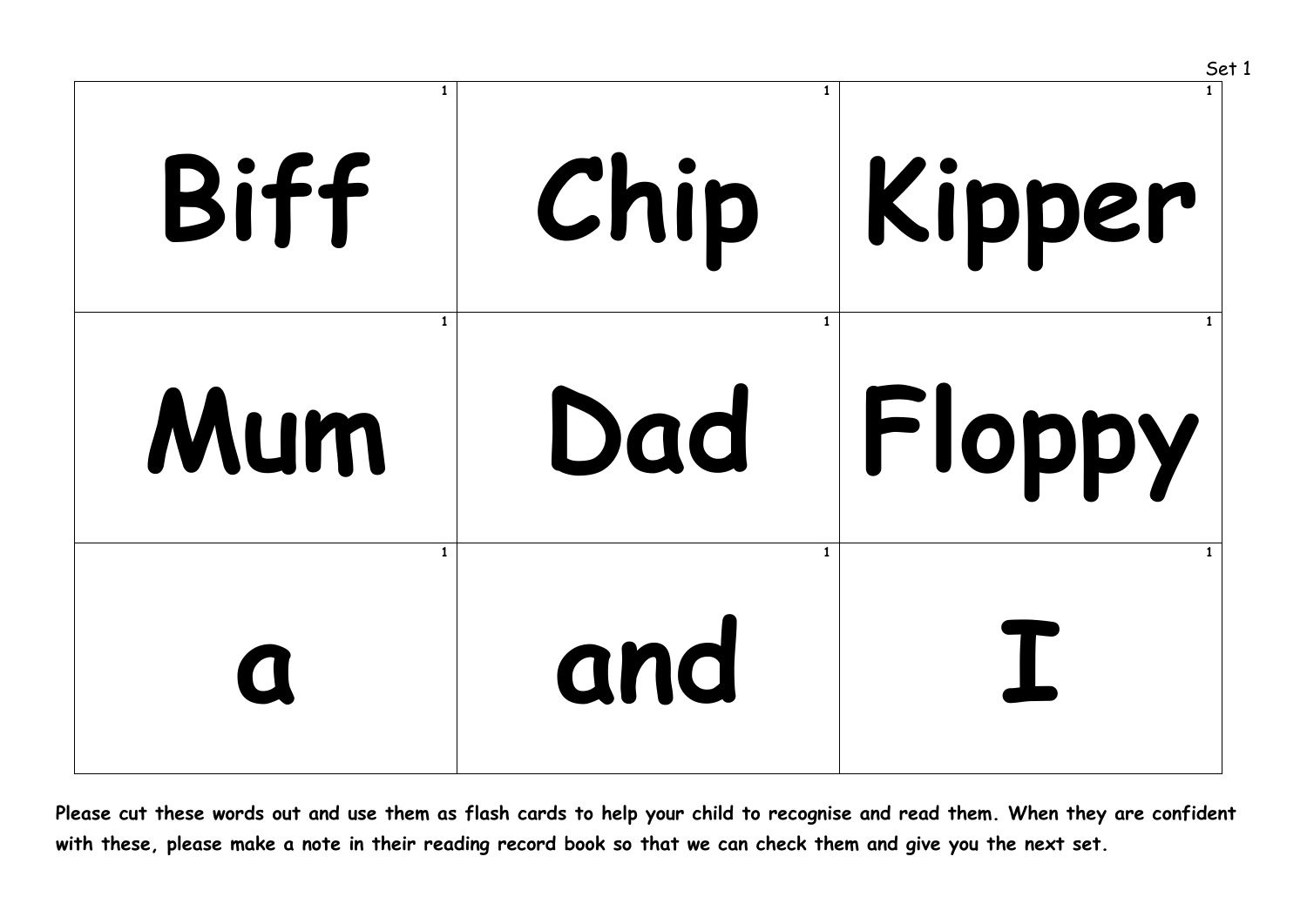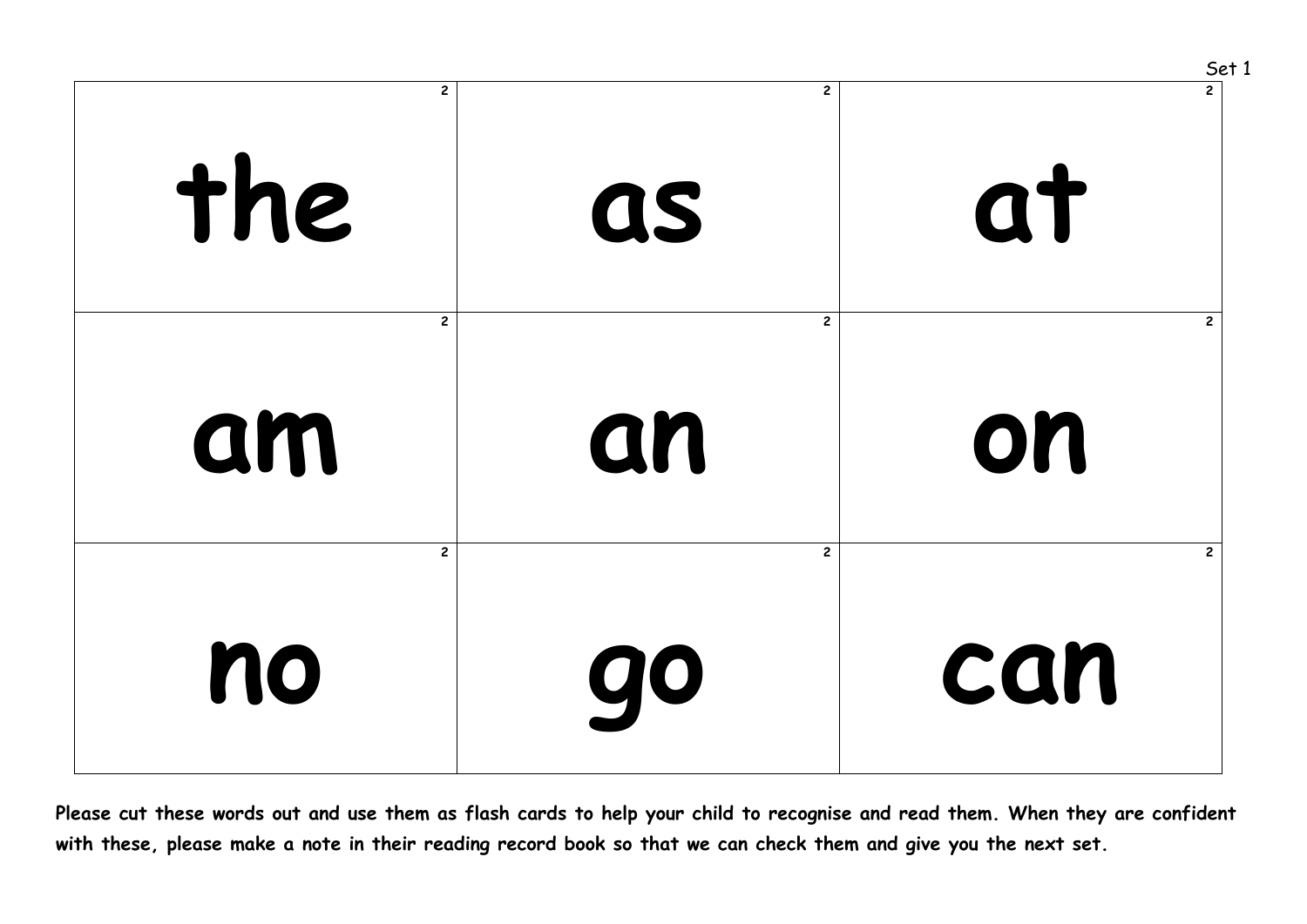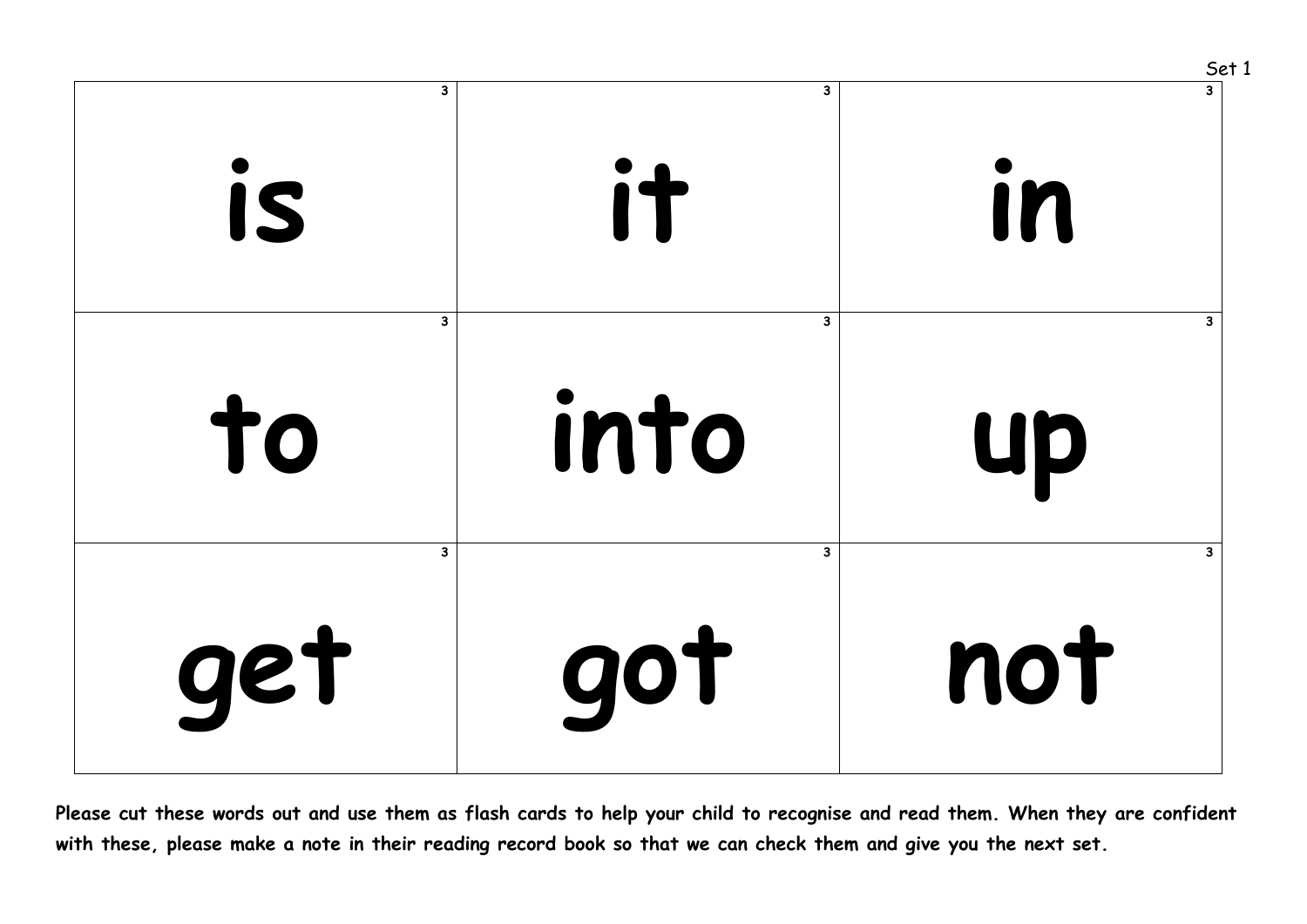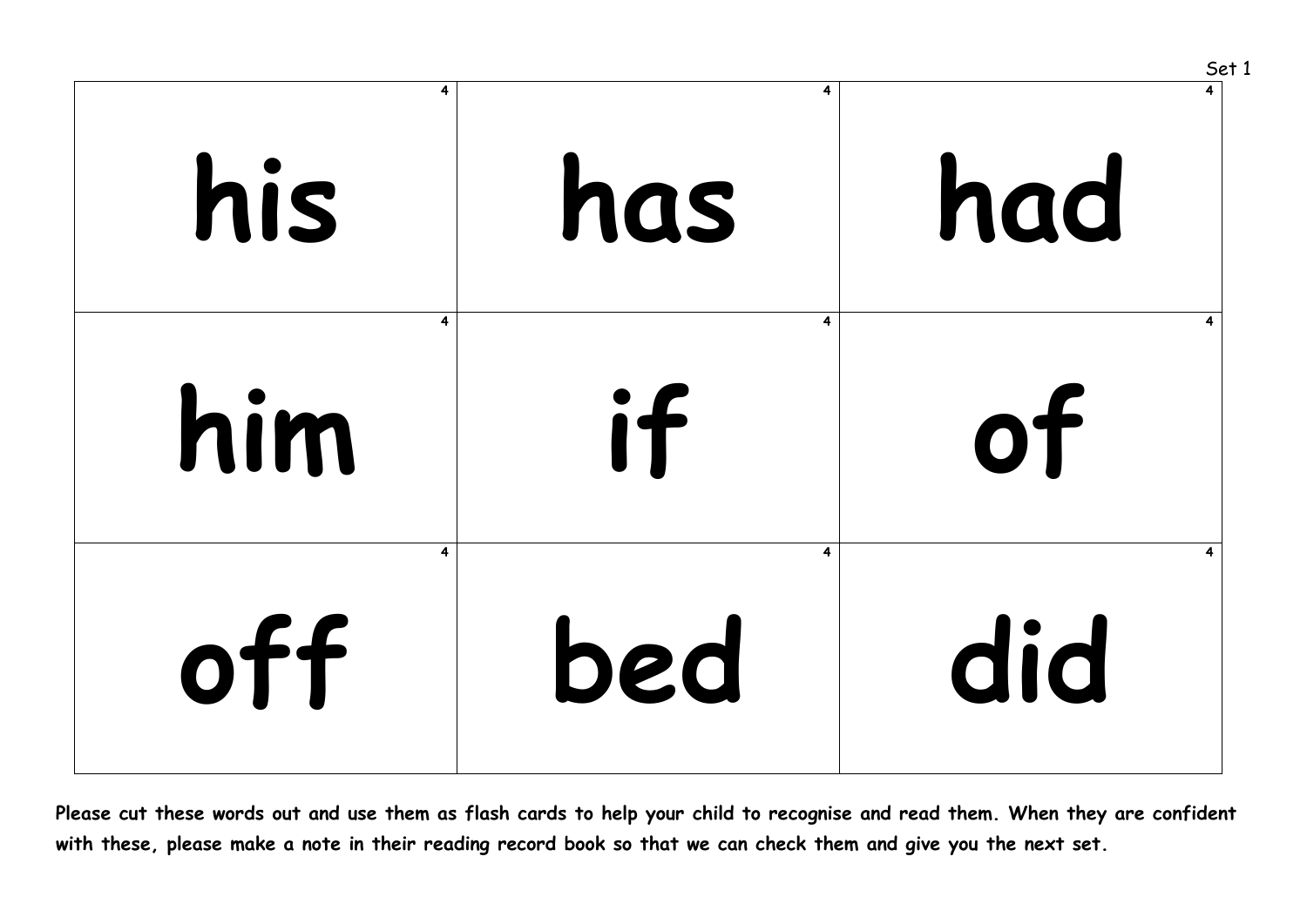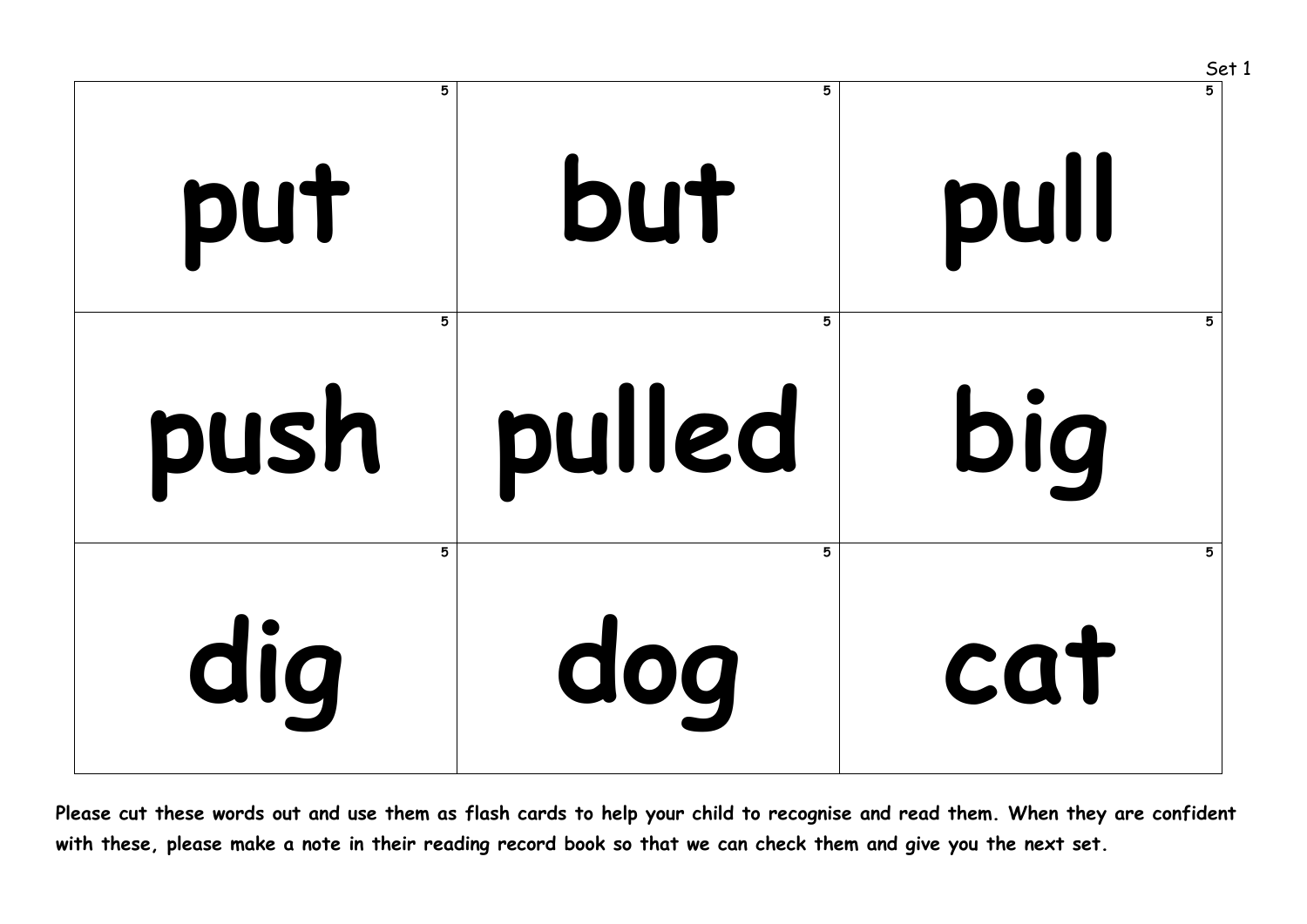| 6<br>he  | 6<br>she | Set 1<br>We |
|----------|----------|-------------|
| 6<br>me  | 6<br>be  | back        |
| 6<br>box | 6<br>fox | next        |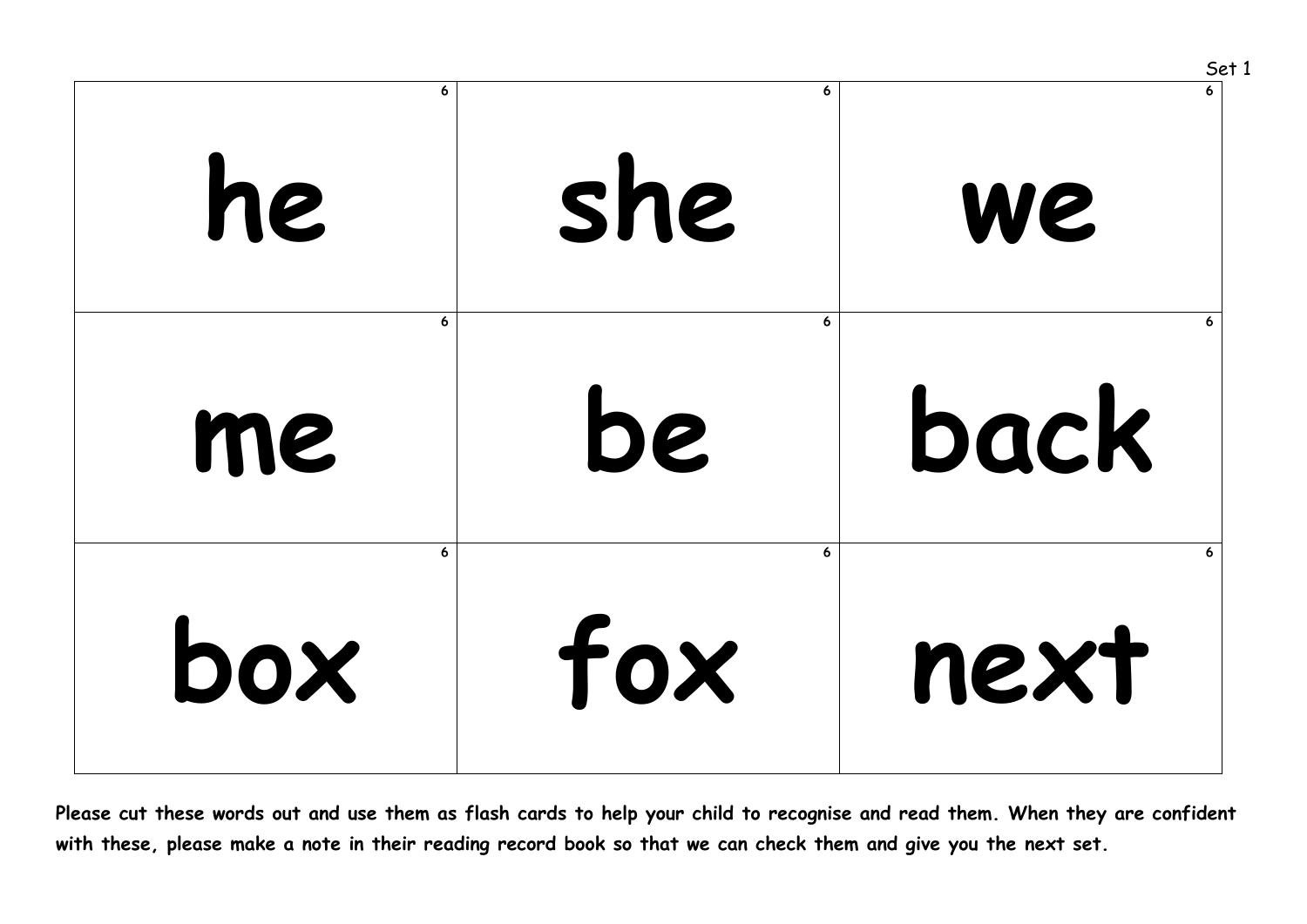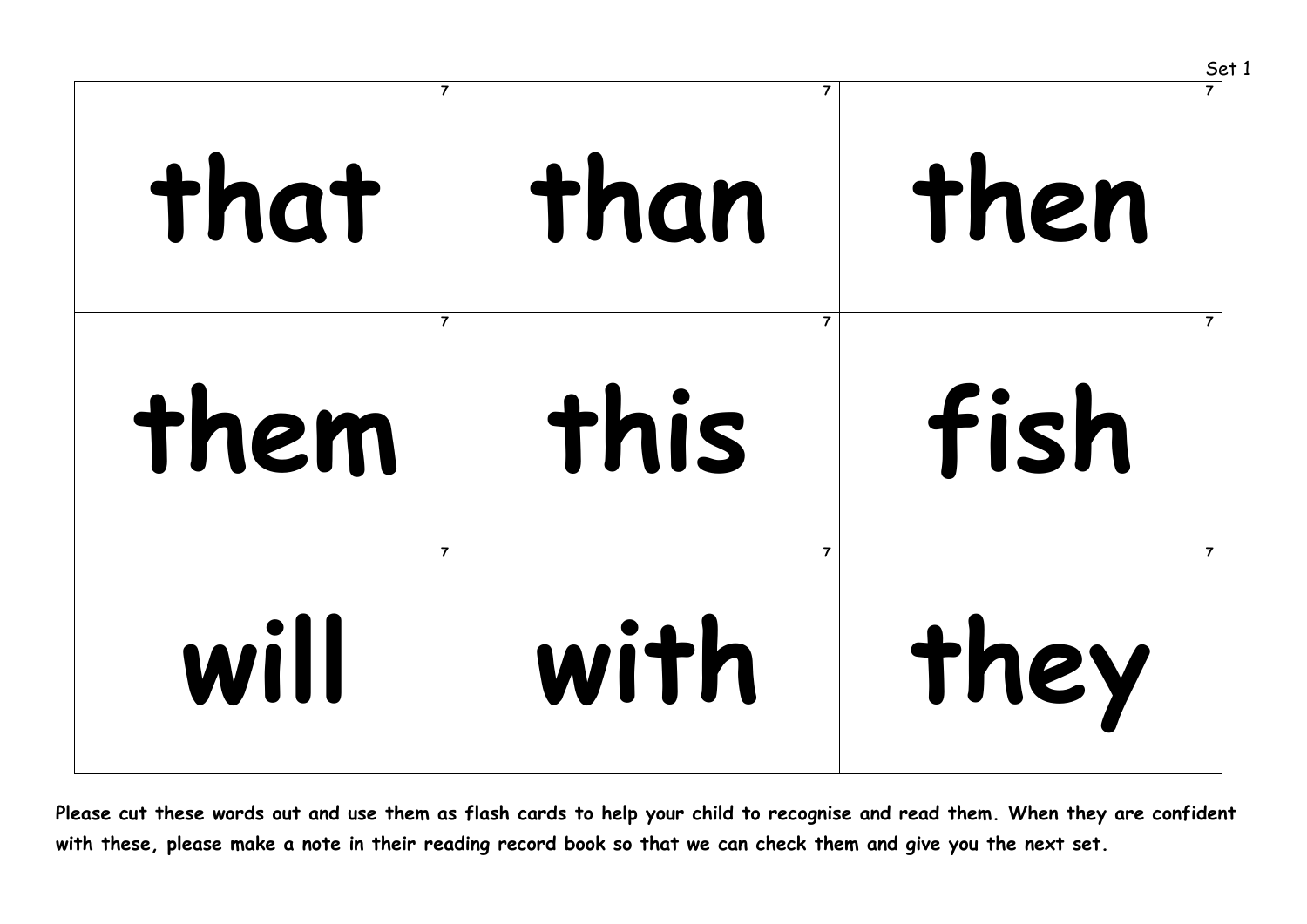| king  | long   | Set 1<br>along |
|-------|--------|----------------|
| thing | things | look           |
| took  | VOU    | WAS            |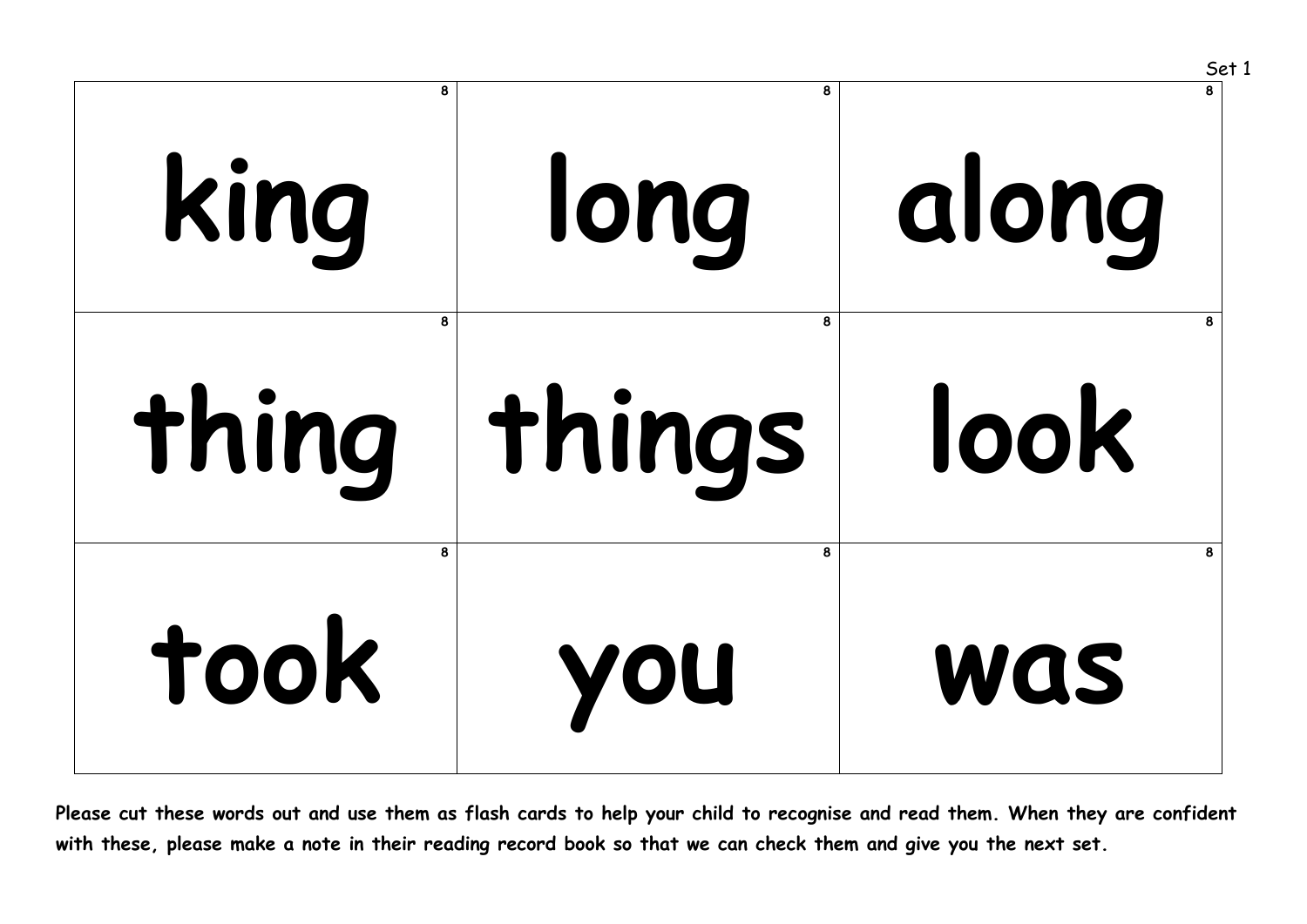| see        | sleep   | Set 1<br>queen |
|------------|---------|----------------|
| ۹<br>Queen | 9<br>or | for            |
| morning    | horse   | still          |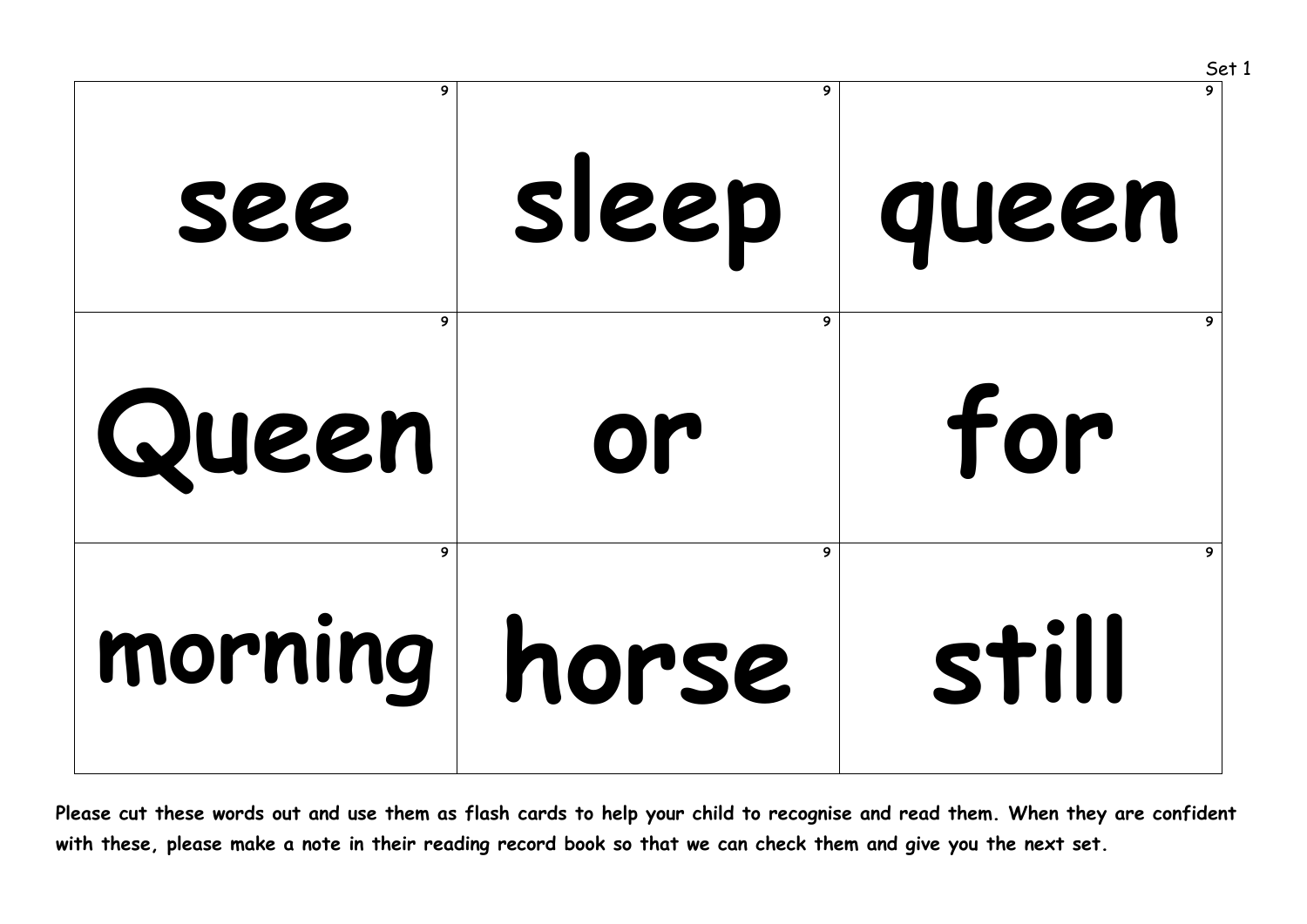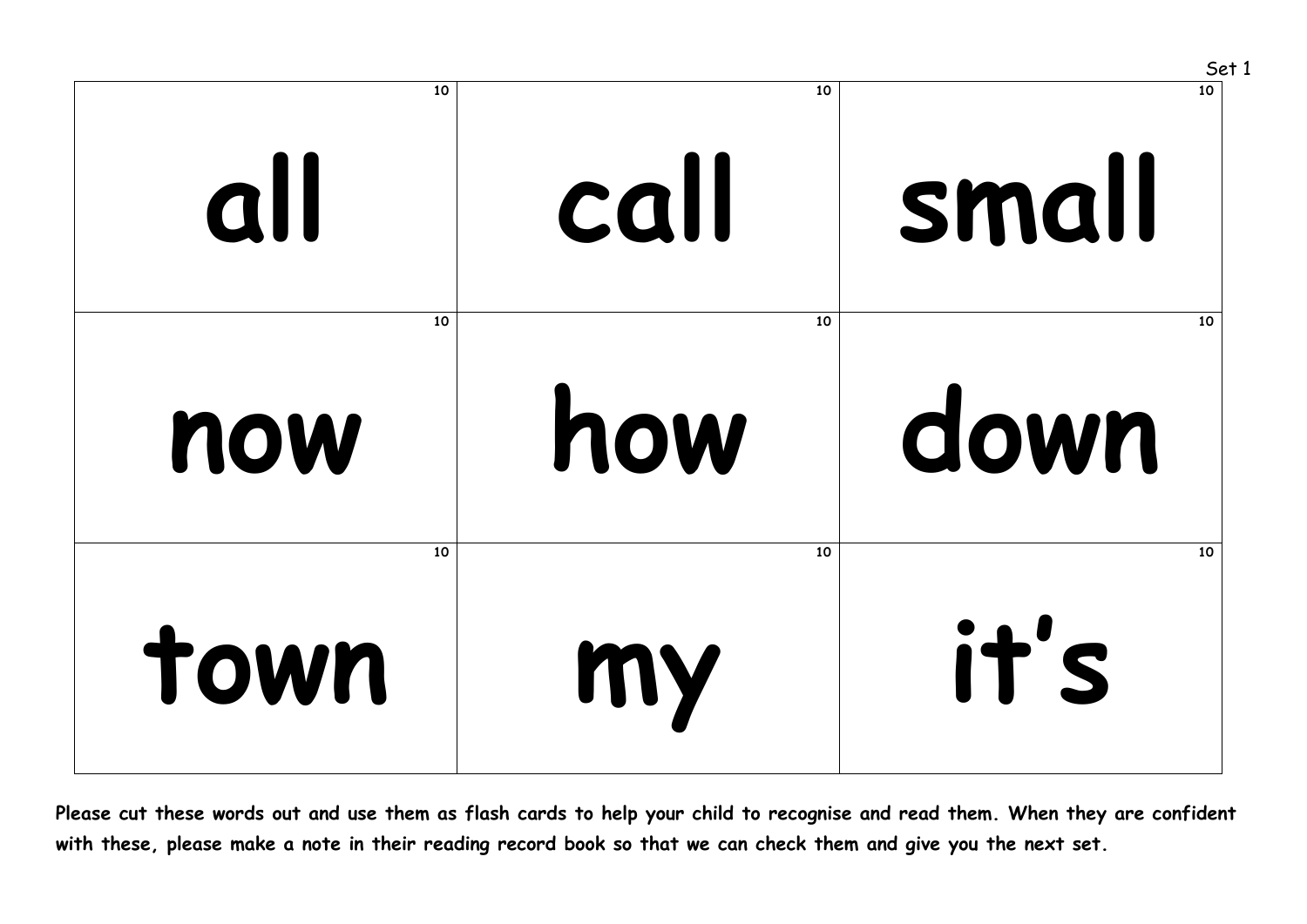| 11<br>100 | 11<br>from | Set 1<br>11<br>went |
|-----------|------------|---------------------|
| 11        | 11         | 11                  |
| are       | car        | dark                |
| 11        | 11         | 11                  |
| hard      | park       | garden              |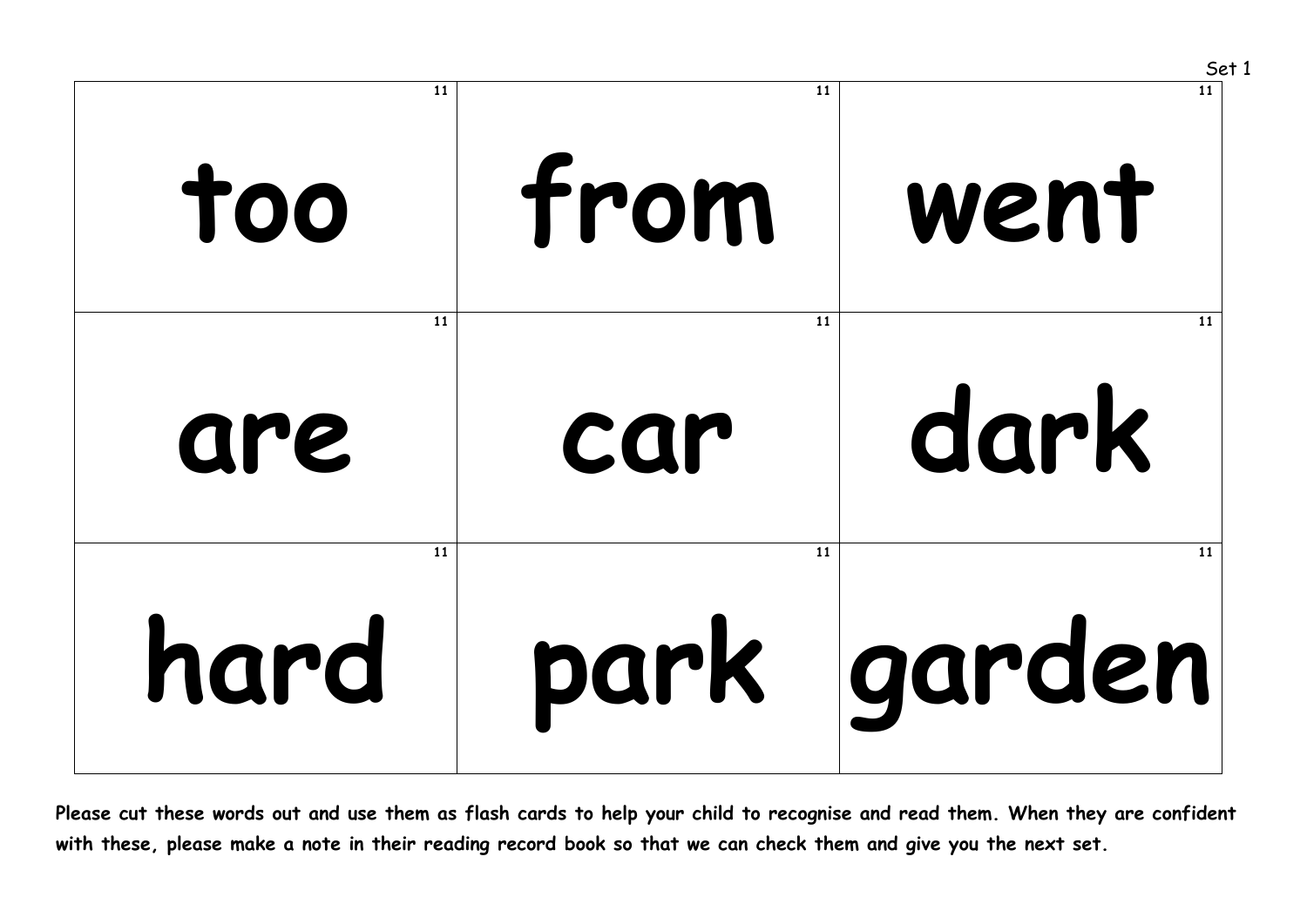| 12<br>her            | 12<br>never | Set 1<br>12<br>other |
|----------------------|-------------|----------------------|
| 12<br>brother sister | 12          | $12 \,$<br>help      |
| 12<br>children       | 12<br>iust  | 12<br>said           |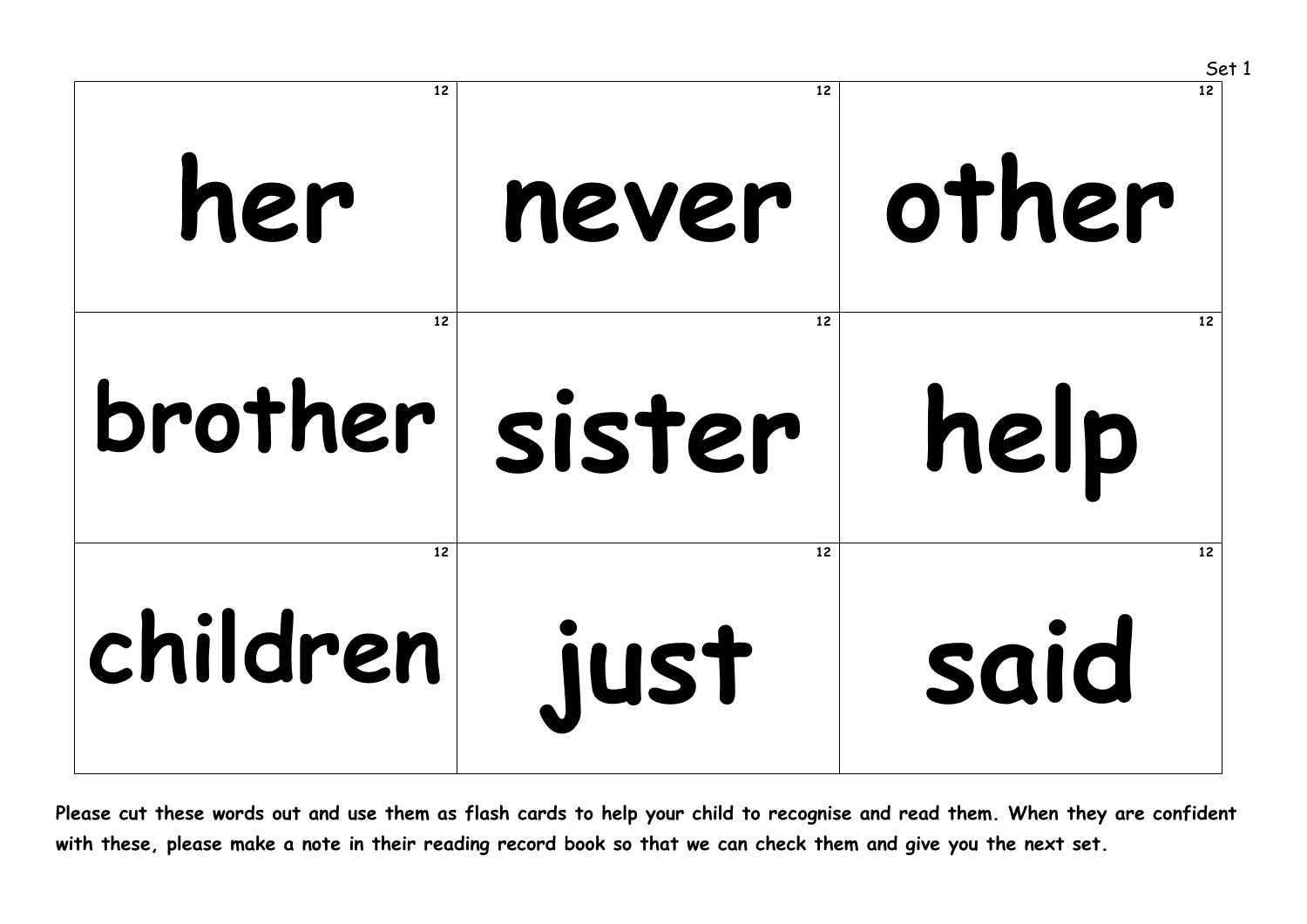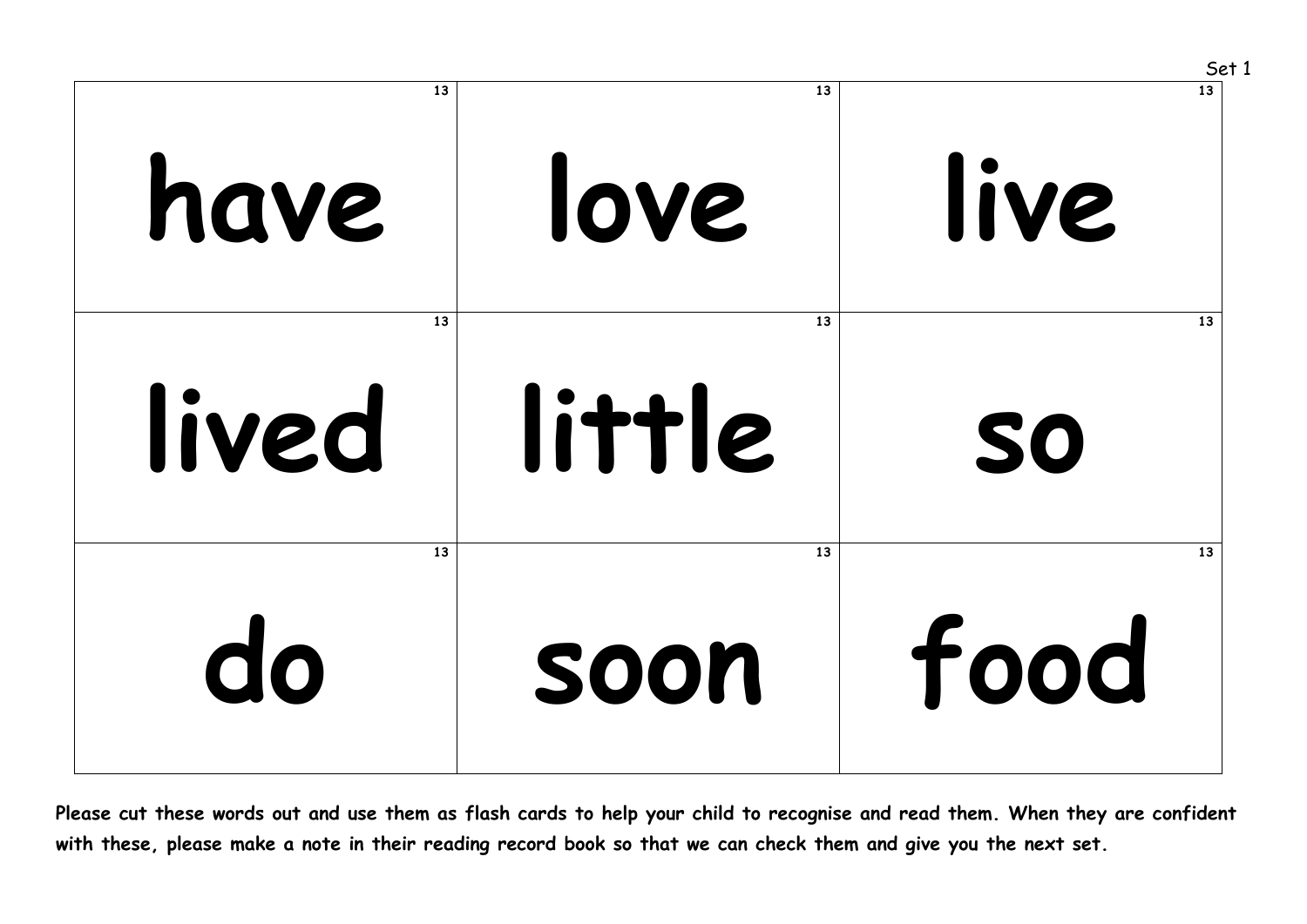| 14<br>like | 14<br>liked                 | Set 1<br>14<br>one |
|------------|-----------------------------|--------------------|
| 14<br>out  | 14<br>about                 | 14<br>round        |
| 14         | 14<br>found   mouse   house | 14                 |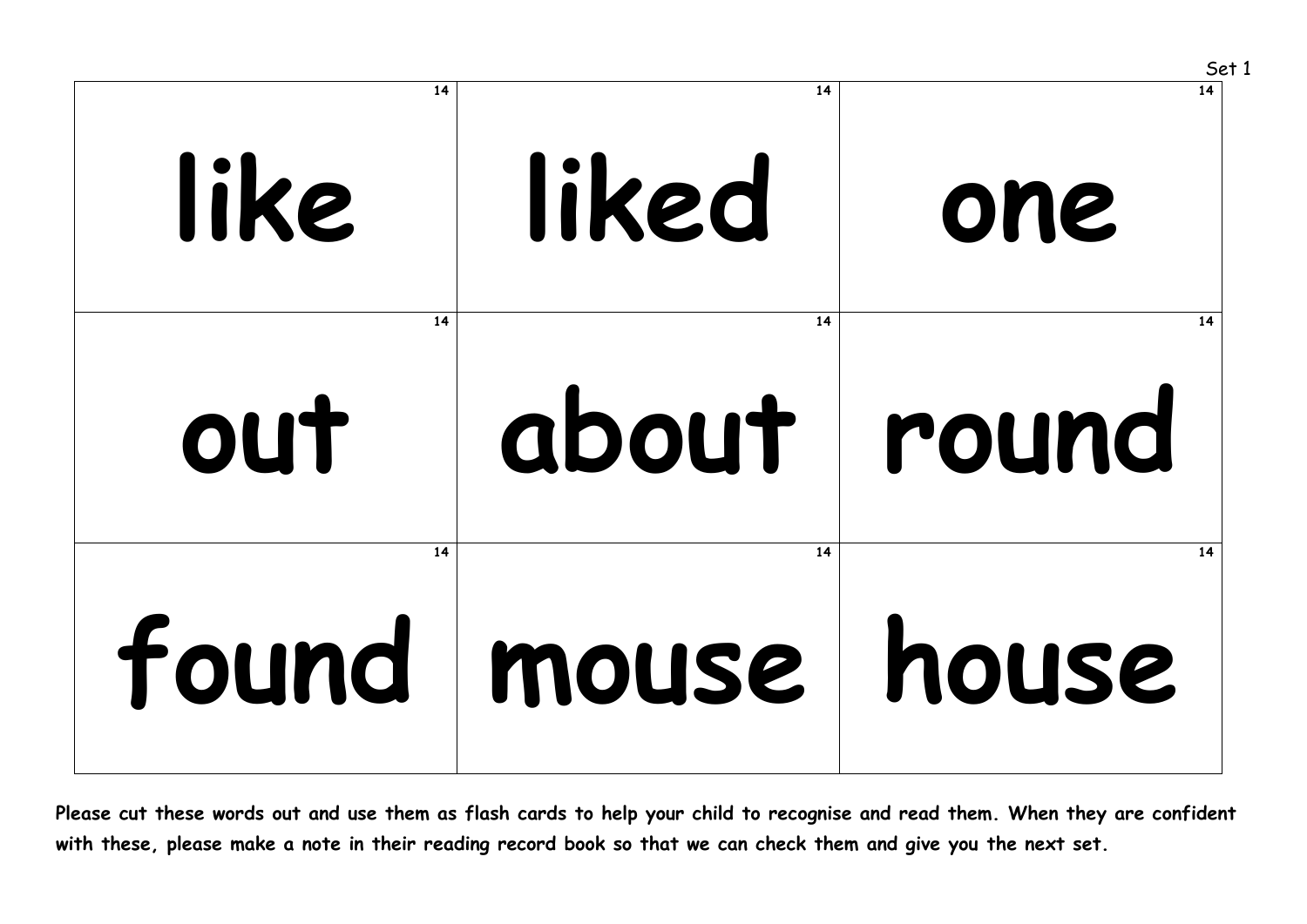| 15<br>some | 15    | Set 1<br>15<br>come across |
|------------|-------|----------------------------|
| 15         | 15    | 15                         |
| were       | there | when                       |
| 15         | 15    | 15                         |
| what       | don't | he's                       |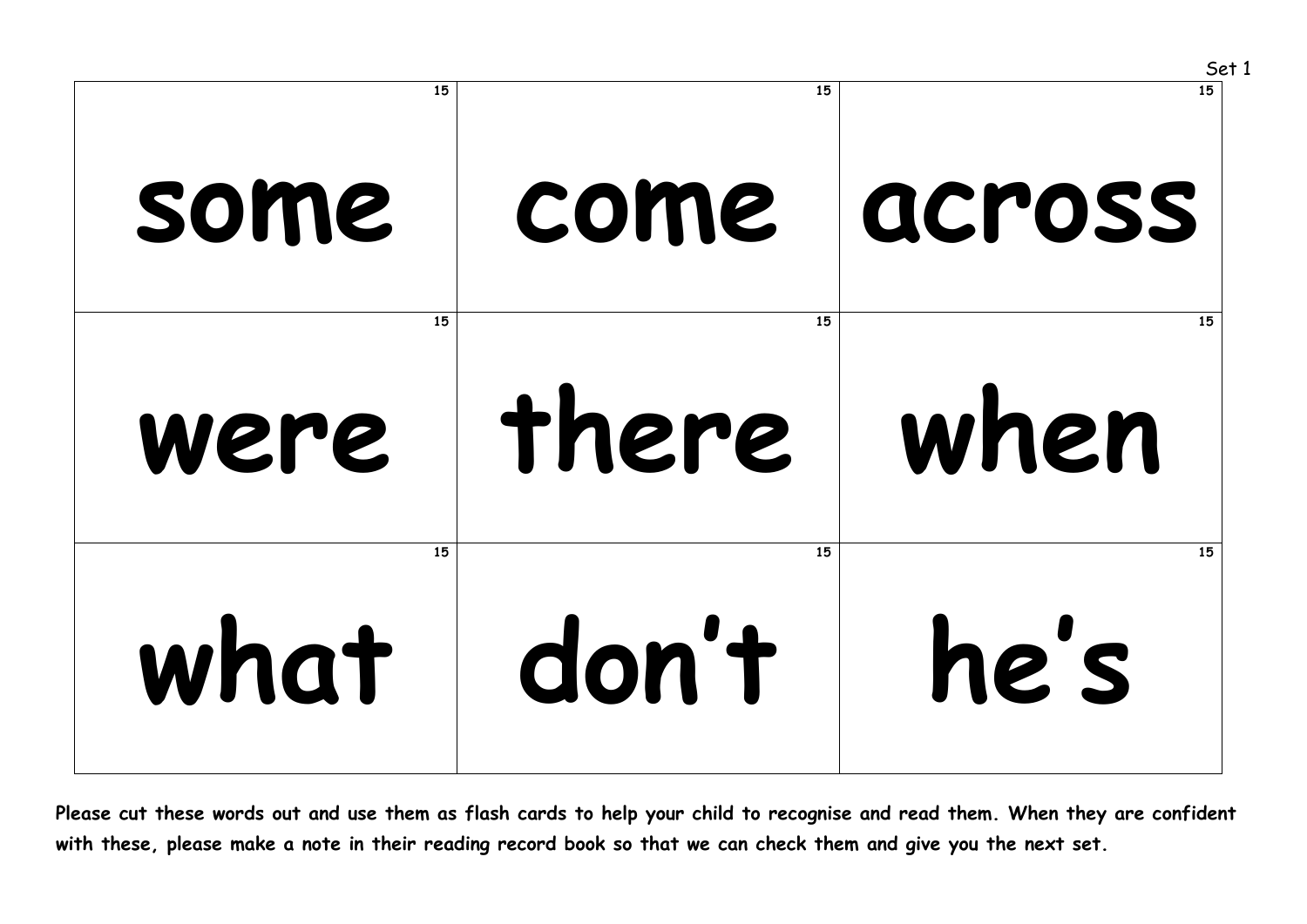| 16<br>began     | 16<br>eggs | Set 1<br>16<br>old |
|-----------------|------------|--------------------|
| 16              | 16         | 16                 |
| told            | cold       | new                |
| 16              | 16         | 16                 |
| $\mathbf{I}'$ m | time       | <b>rour</b>        |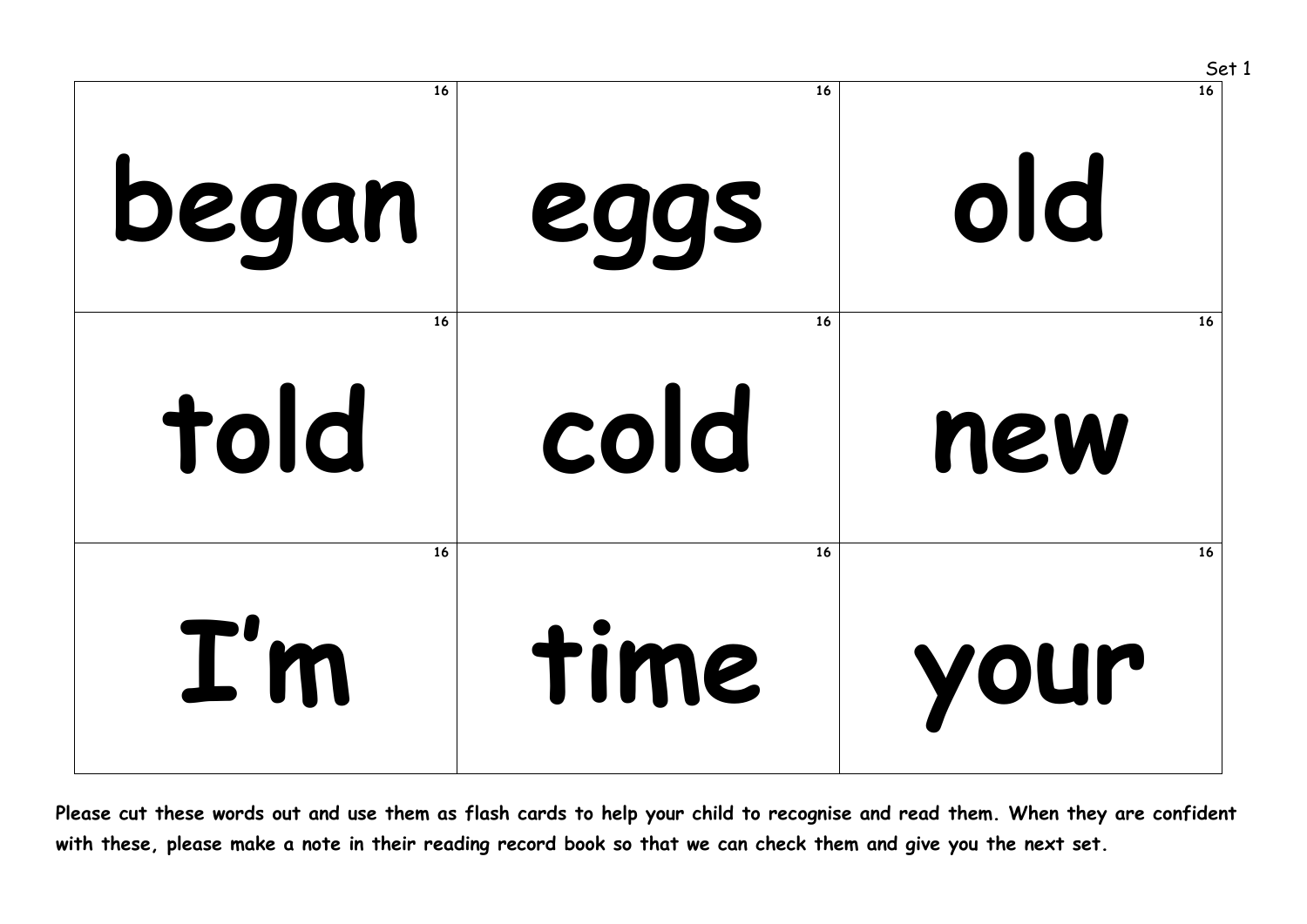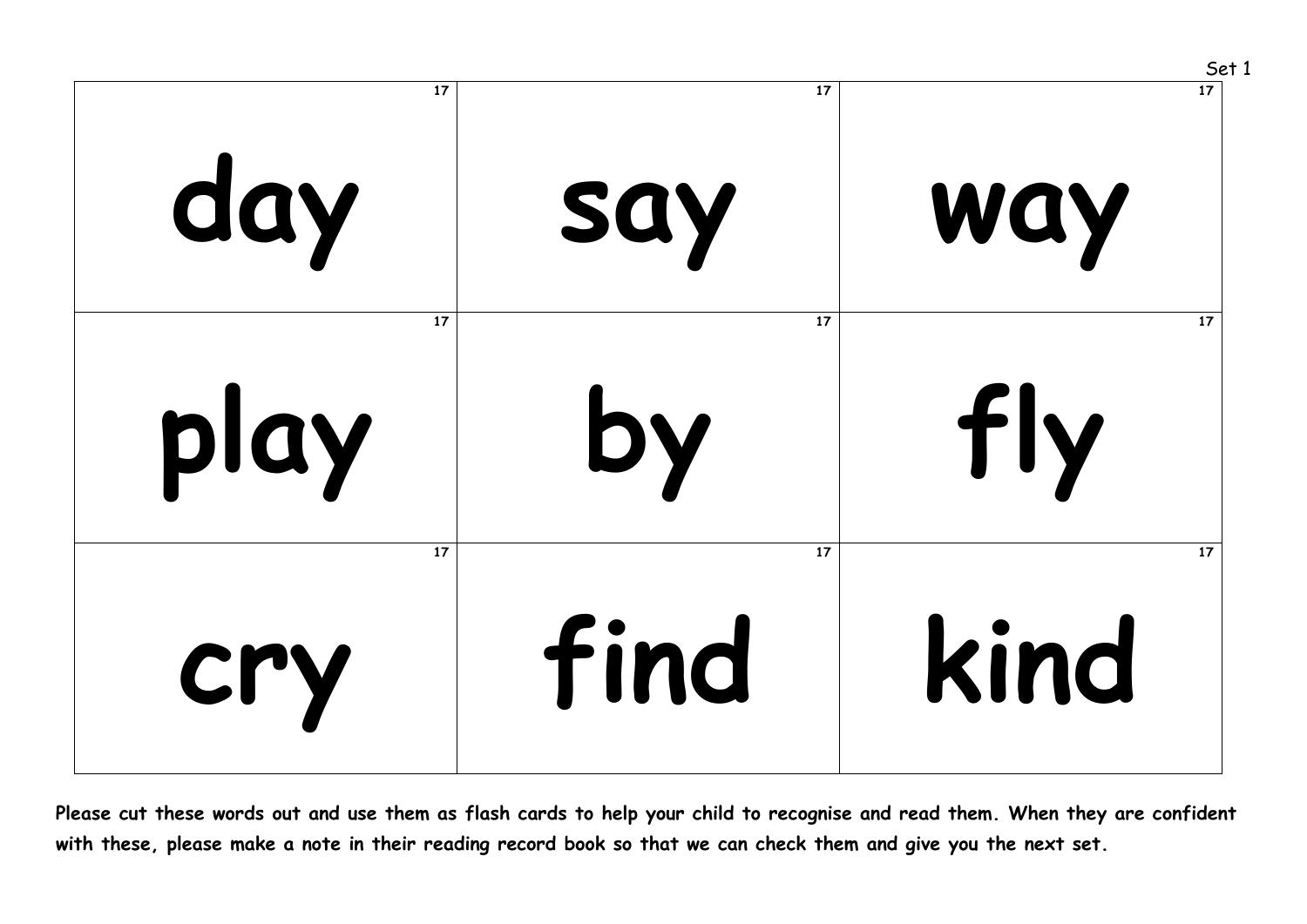| 18<br>here | 18<br>made | Set 1<br>18<br>came |
|------------|------------|---------------------|
| 18         | 18         | 18                  |
| make       | most       | more                |
| 18         | 18         | 18                  |
| fast       | last       | <b>SQW</b>          |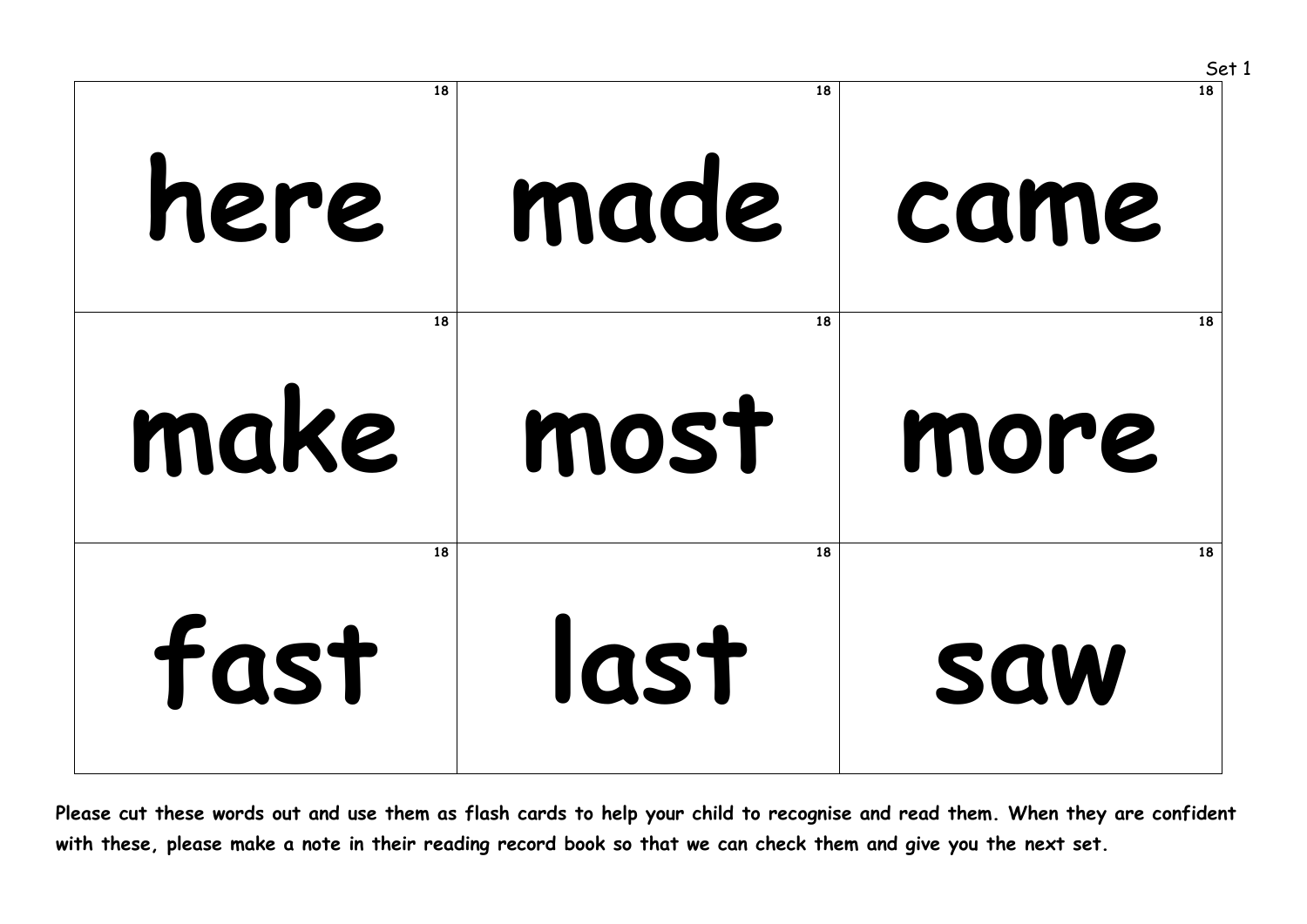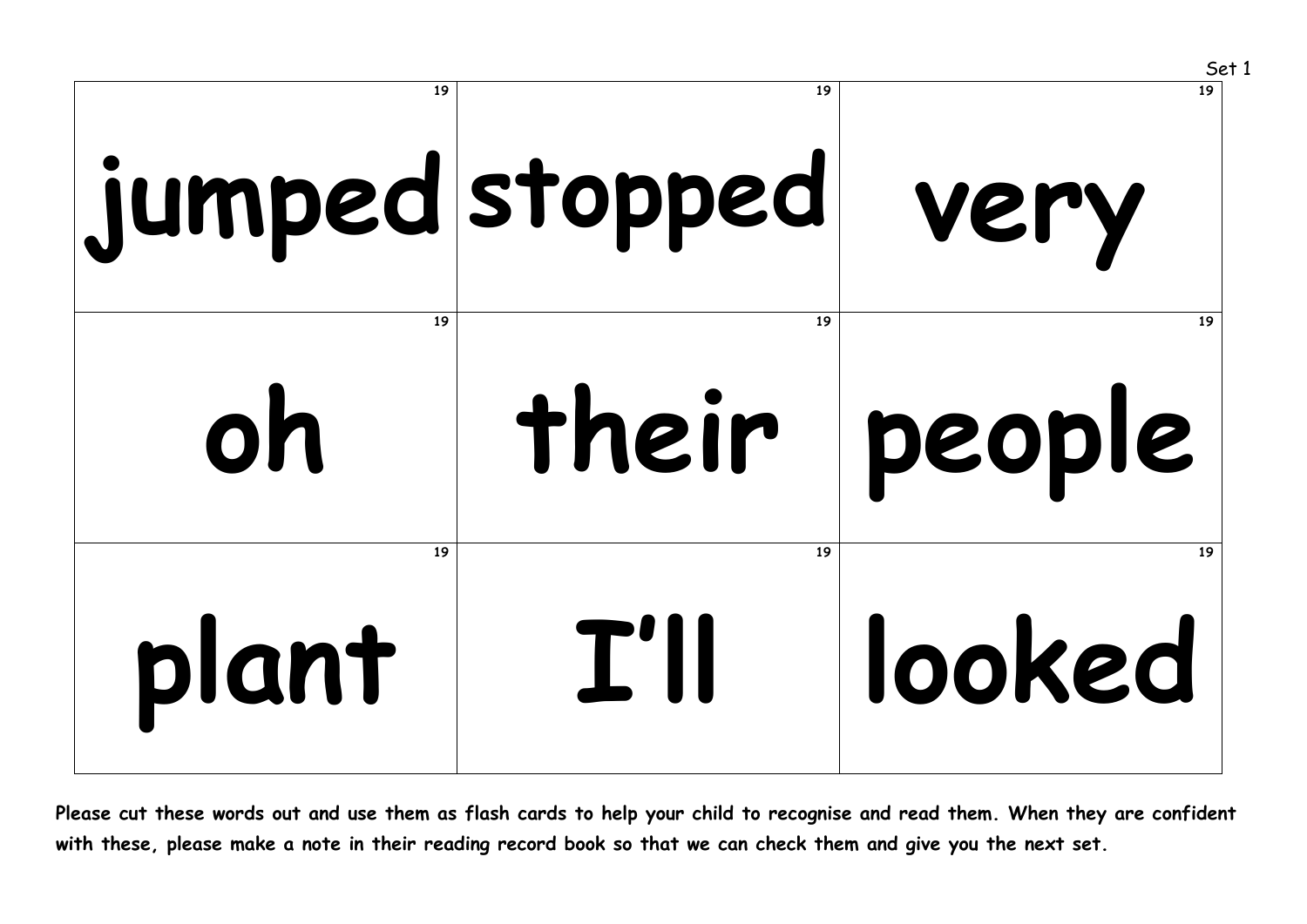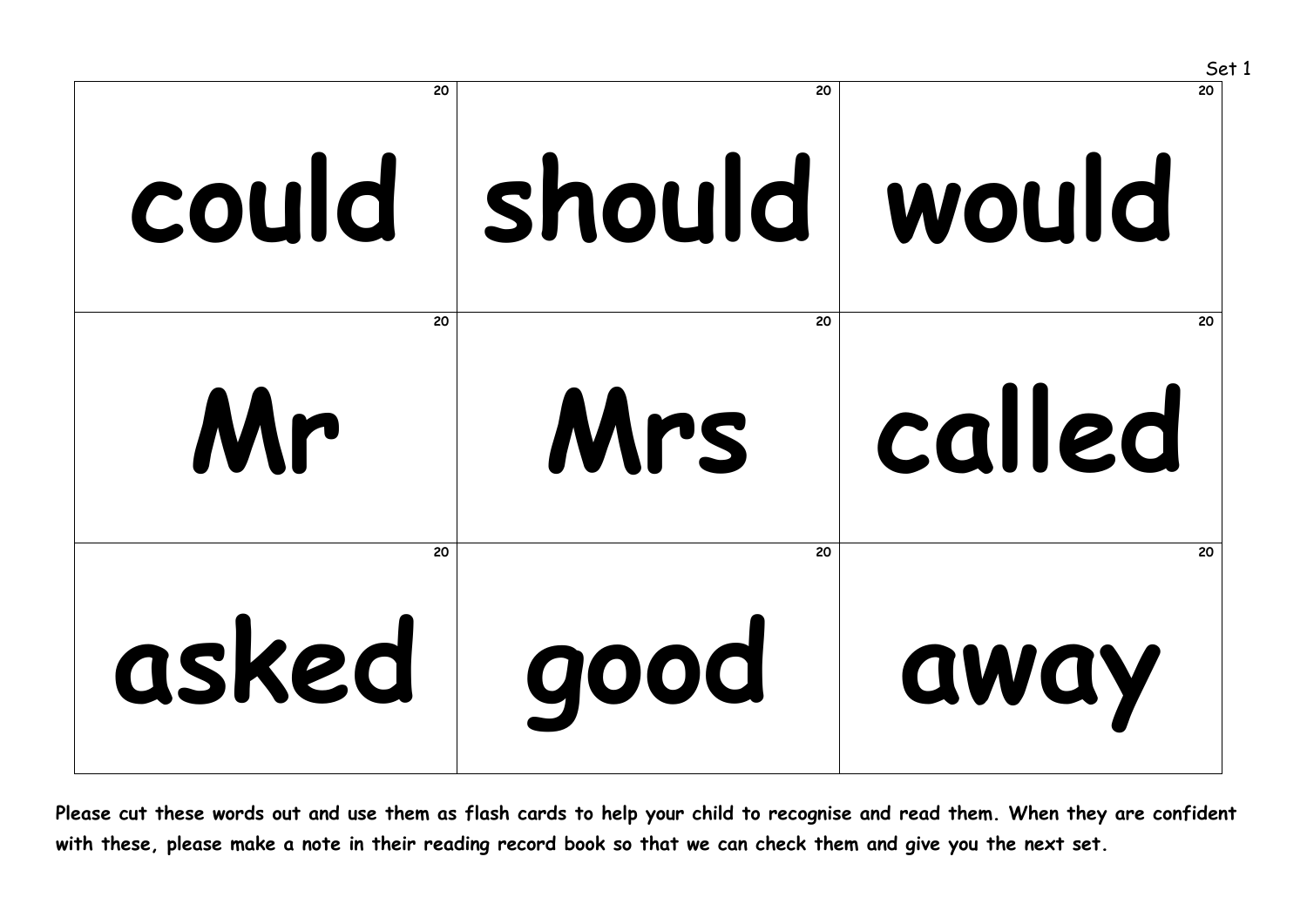| 21<br>want | 21<br>wanted | Set 1<br>21<br>girl |
|------------|--------------|---------------------|
| 21         | 21           | 21                  |
| bird       | <b>SNOW</b>  | grow                |
| 21         | 21           | 21                  |
| window     | over         | water               |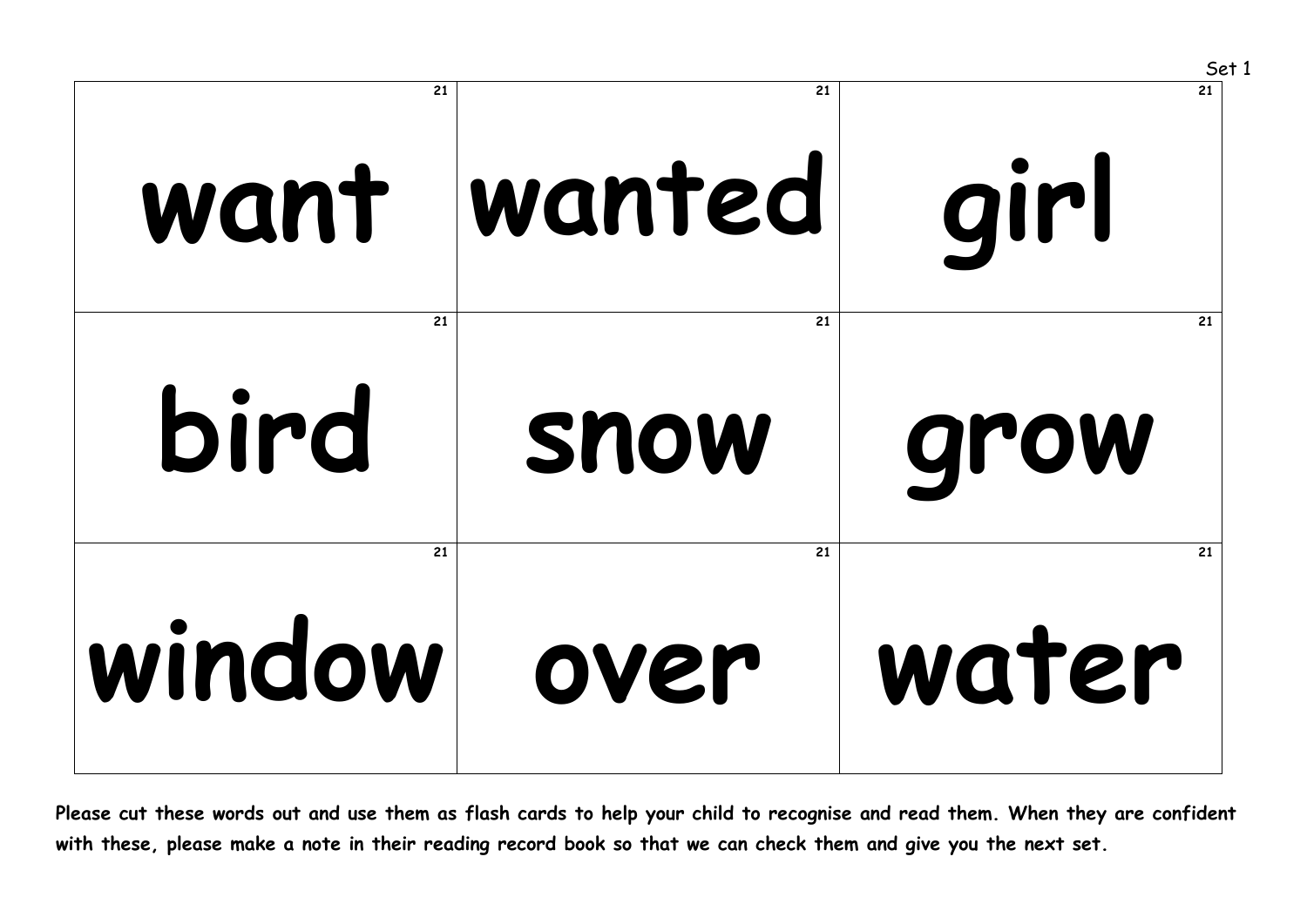| 22<br>eat | 22<br>each | Set 1<br>22<br>sea |
|-----------|------------|--------------------|
| 22        | 22         | 22                 |
| tea       | where      | going              |
| 22        | 22         | 22                 |
| school    | who        | only               |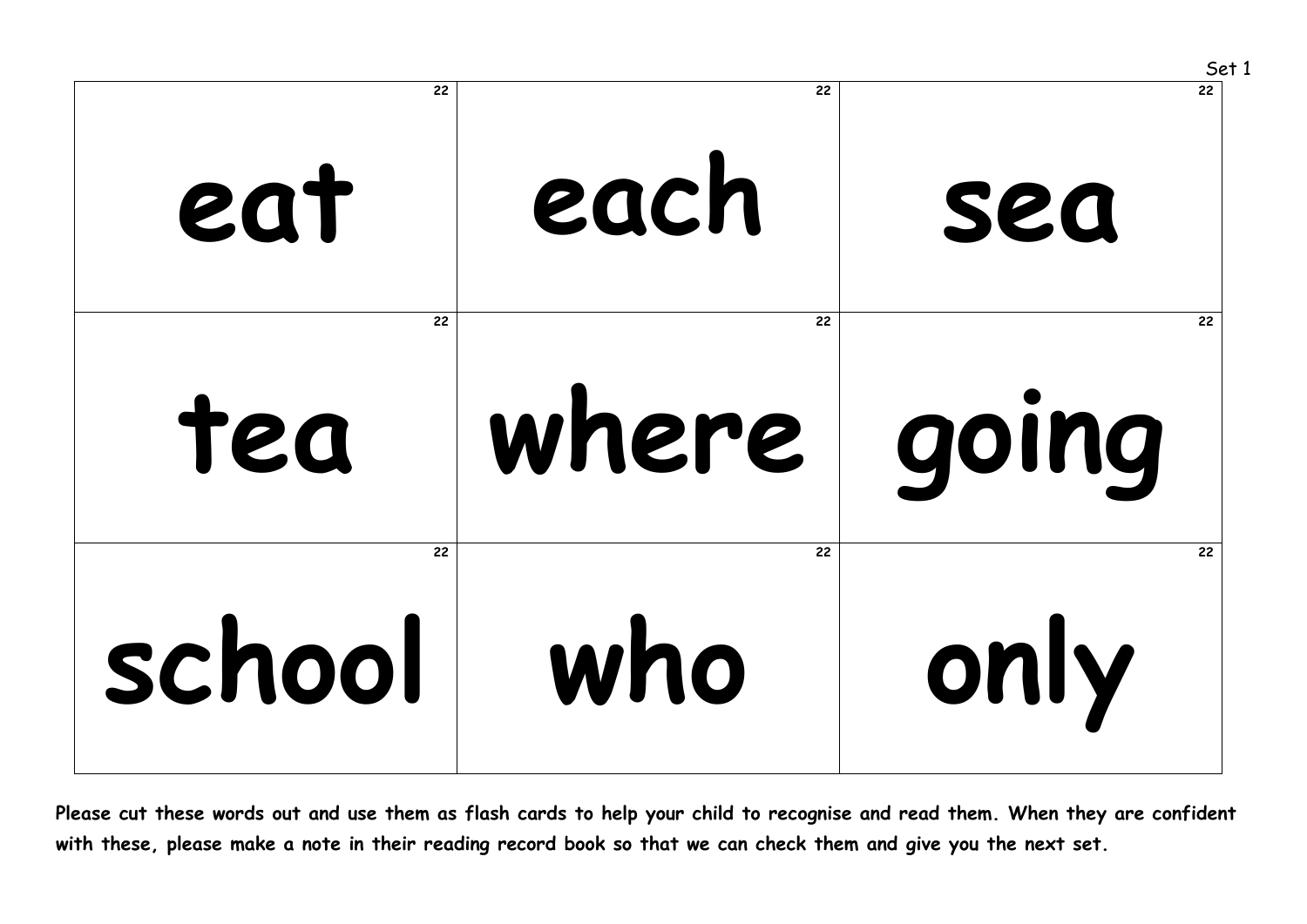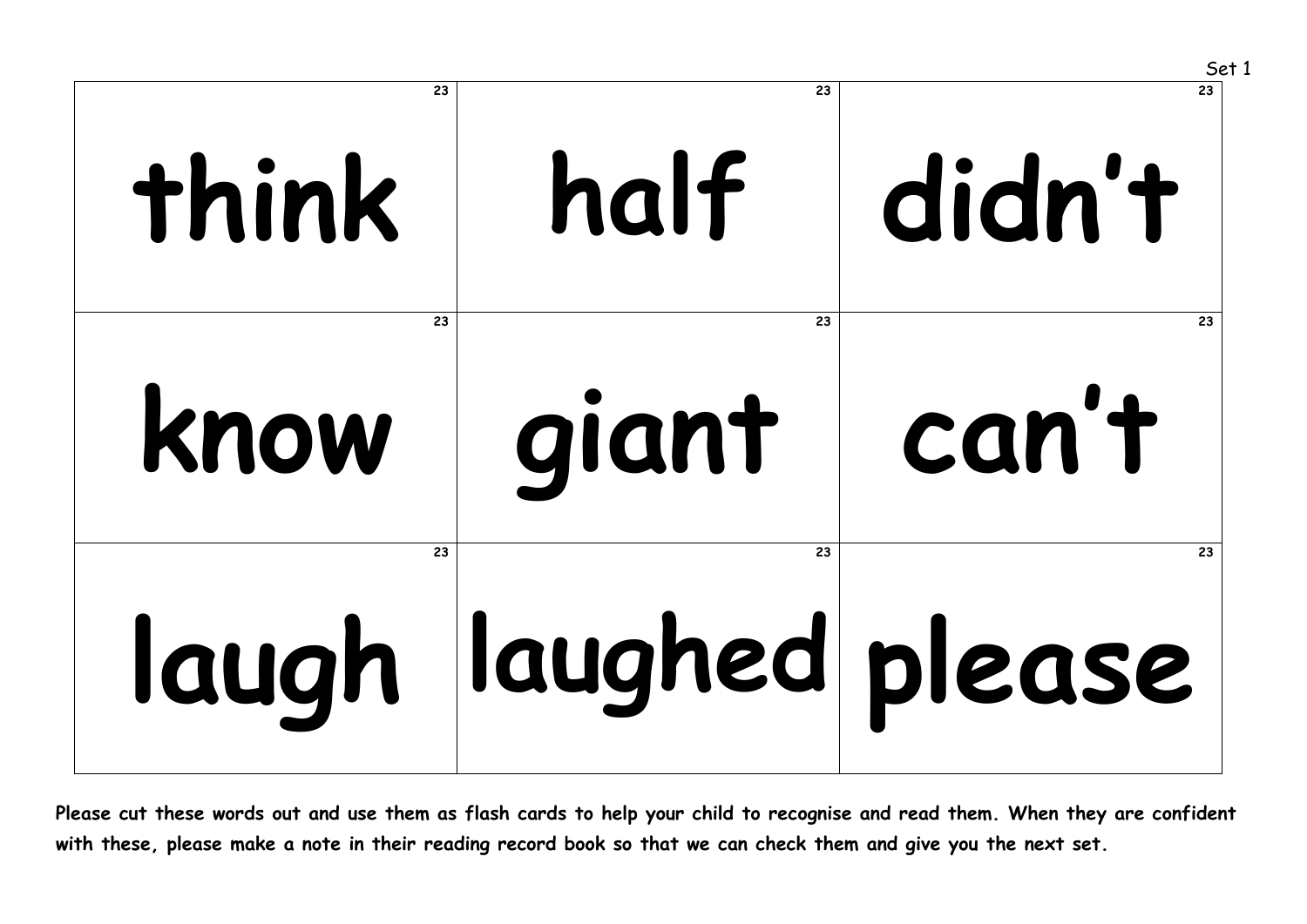| 24<br>again | 24<br>after     | Set 1<br>24<br>everyone |
|-------------|-----------------|-------------------------|
| 24<br>our   | through thought |                         |
| 24<br>TWO   | 24              | magic shouted           |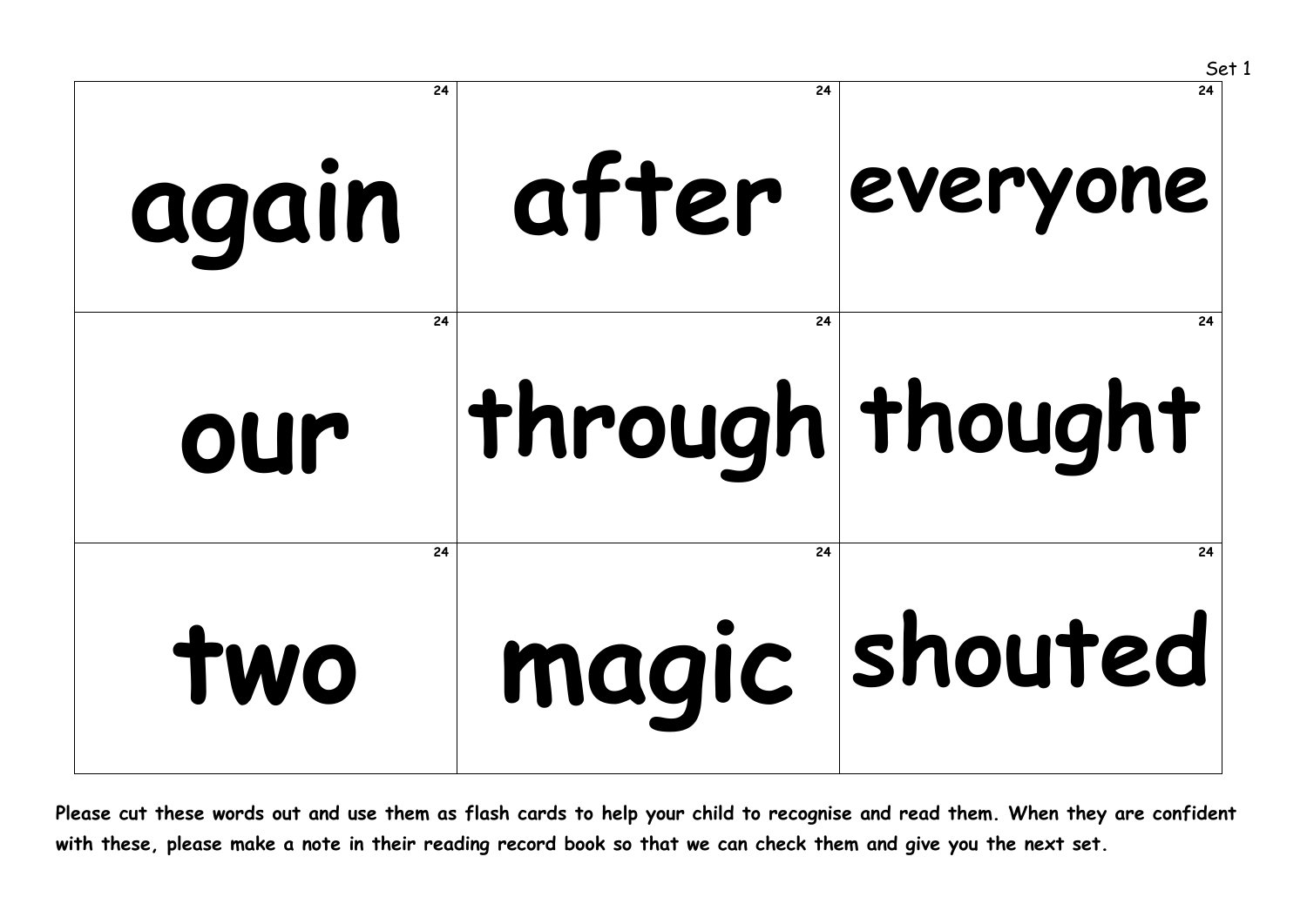| 25         | 25<br>much coming gave | Set 1<br>25  |
|------------|------------------------|--------------|
| 25<br>home | 25<br>use              | 25<br>inside |
| 25<br>name | 25<br>take             | white        |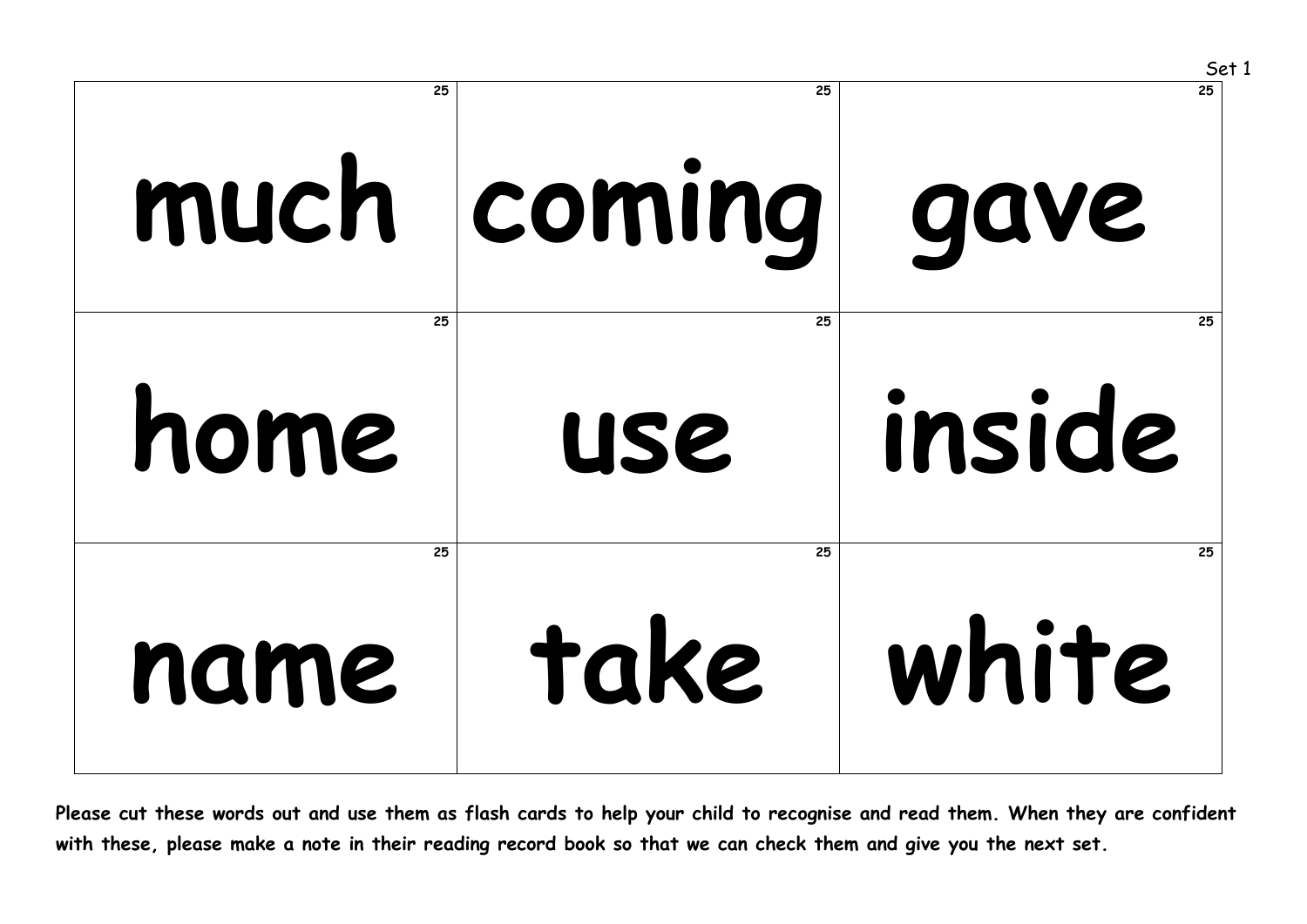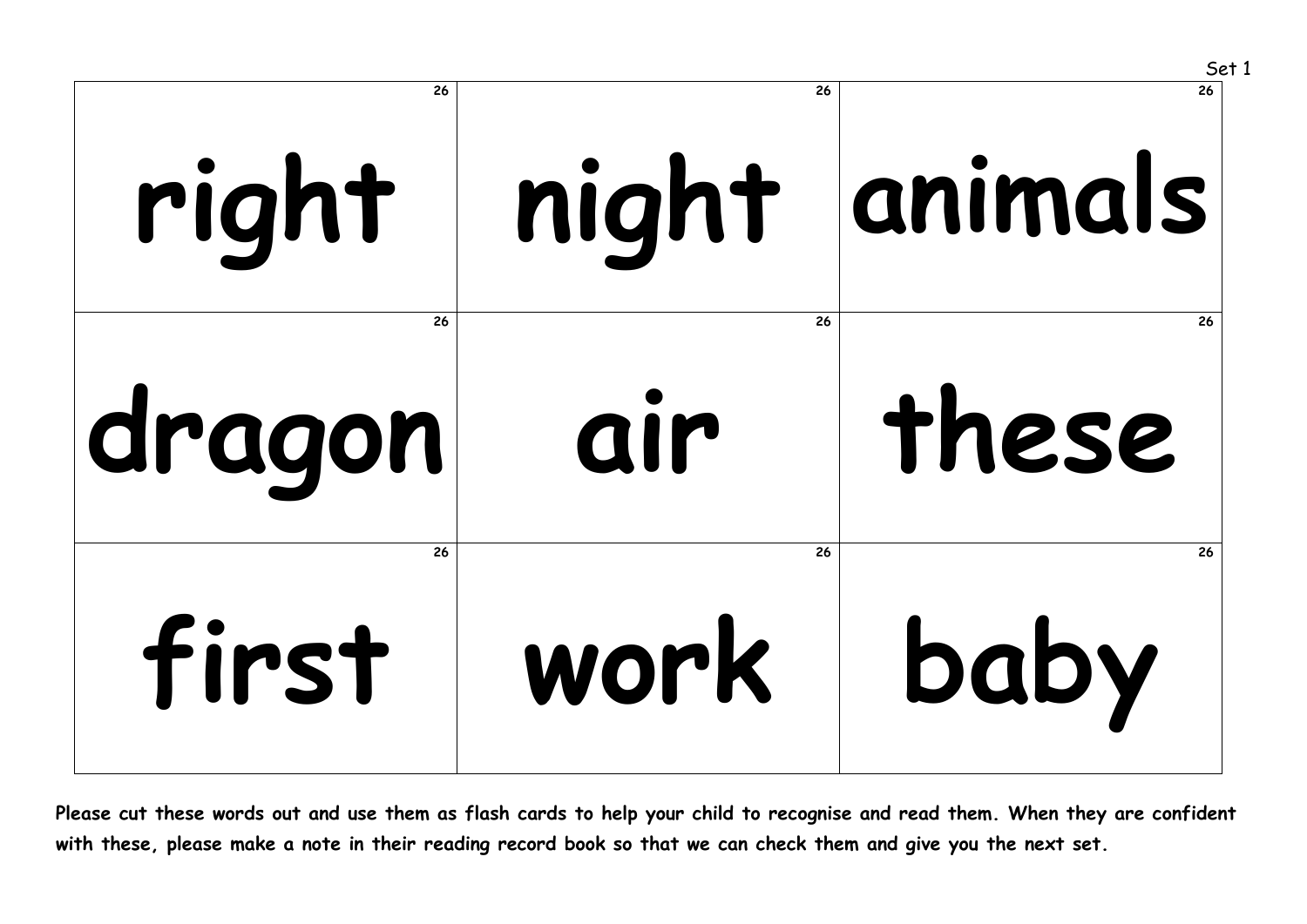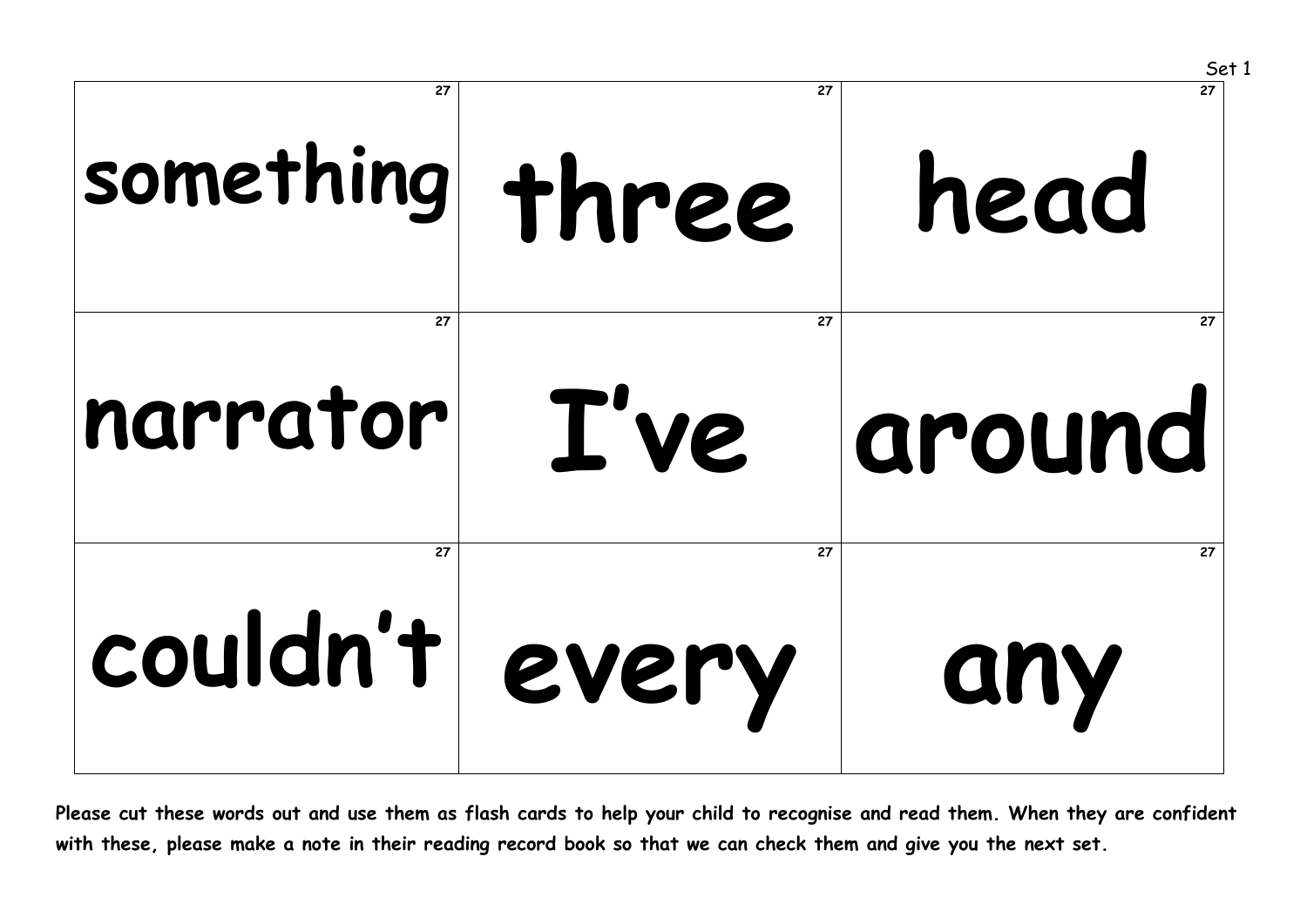| 28<br>suddenly great   | 28 | Set 1<br>why |
|------------------------|----|--------------|
| another cried          | 28 | even         |
| because before clothes |    |              |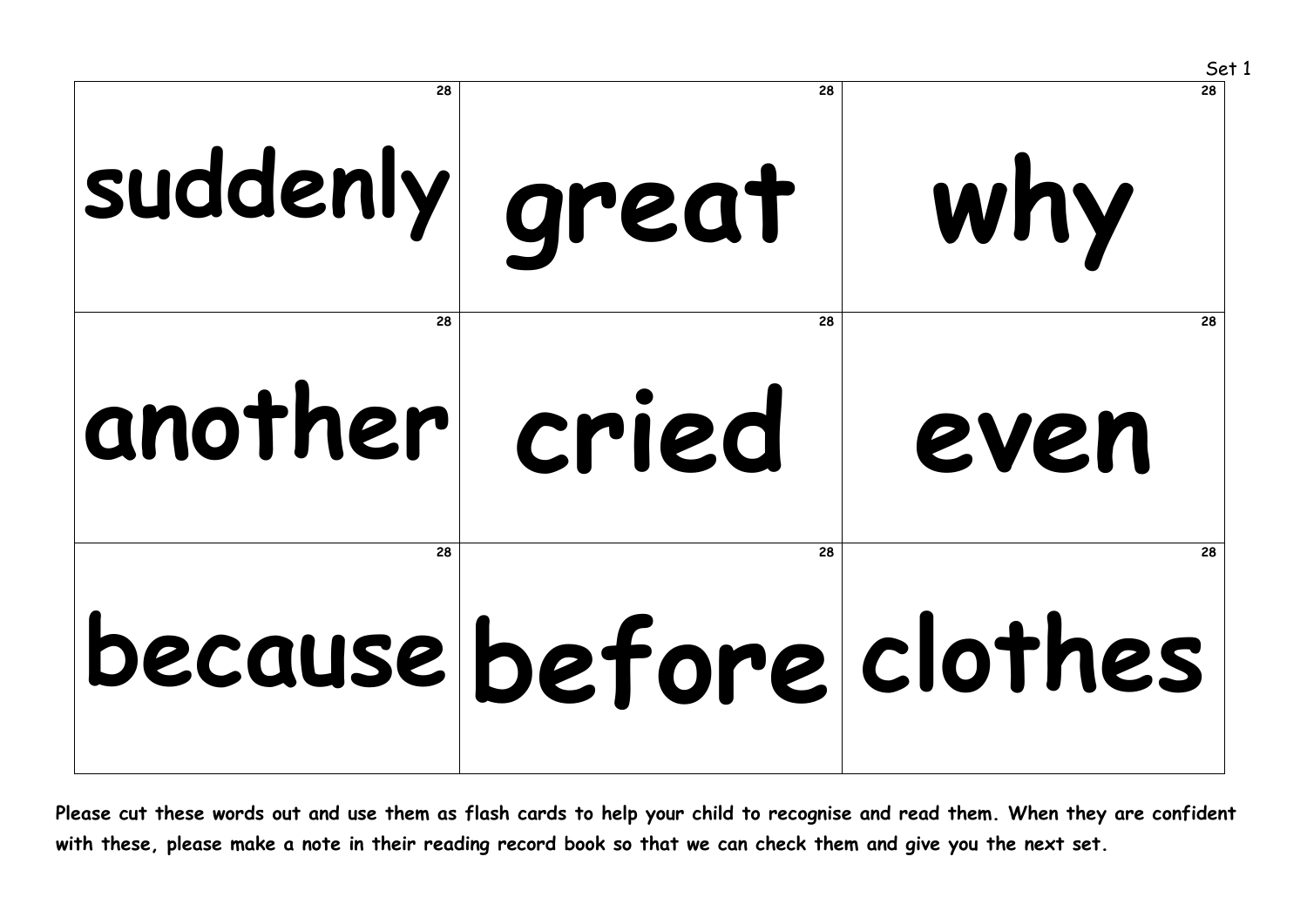| 29<br>key              |        | Set 1<br>place mother |
|------------------------|--------|-----------------------|
| different which   many |        |                       |
| eyes                   | friend | 29<br>gone            |